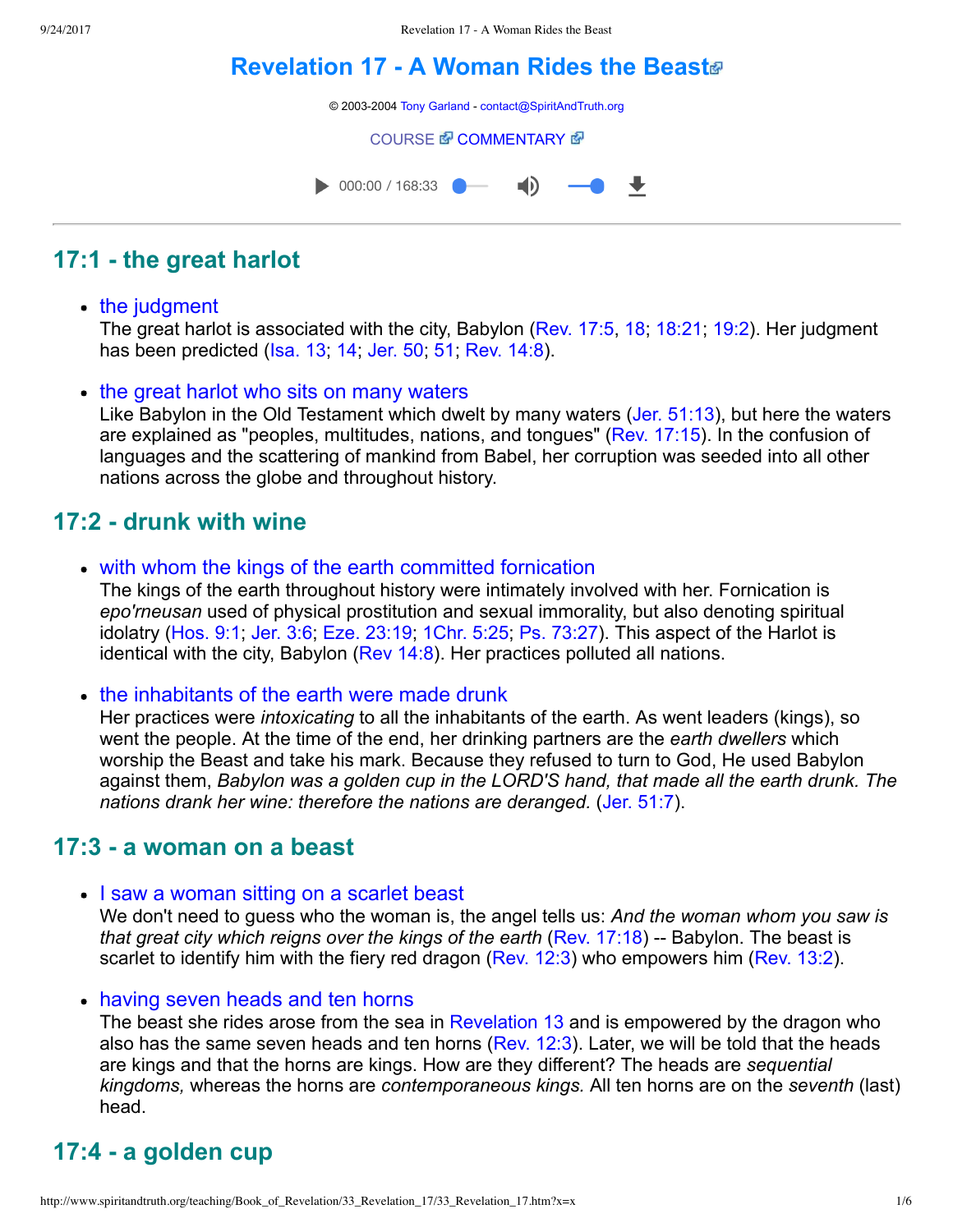purple, scarlet, gold, precious stones, pearls

[Her attire indicates her great wealth. Her wardrobe is mentioned again in the next chapter \(Rev.](http://www.spiritandtruth.org/bibles/nasb/b66c018.htm#Rev._C18V16) 18:16). The Harlot is no different from the city. The woman's spiritual idolatry is coupled with materialism and wealth.

a golden cup full of abominations and the filthiness of her fornication She herself drinks from the cup and also serves it to the nations. Like the Pharisees, the outside of the cup is beautiful (golden), but the inside is "full of extortion and self-indulgence" (Mat. 23:25-26). Abominations are practices which God particularly hates (Deu. 18:9-12). "Filthiness" is *aka'tharta* , that which is *impure, unclean.* Her fornication leads to defilement, both of those who participate and their lands [\(Ezra 9:11\)](http://www.spiritandtruth.org/bibles/nasb/b15c009.htm#Ezra_C9V11).

# **17:5 babylon the great**

• mystery

 "Mystery" is *myste'rion* indicating that which is unknowable by man until revealed by God. The angel will reveal the mystery of her identity and her relationship to the beast in the remainder of the chapter. "Mystery" is not part of her title which is merely "Babylon the Great" [\(Rev. 18:2](http://www.spiritandtruth.org/bibles/nasb/b66c018.htm#Rev._C18V2)).

mother of harlots and of the abominations of the earth

This is a very important verse: she is the *mother* of harlots. She originated worldwide harlotry in history. We must not confuse her with the many *daughter harlots* which resemble her. She polluted *them* , not the other way around [\(Isa. 57:3\)](http://www.spiritandtruth.org/bibles/nasb/b23c057.htm#Isa._C57V3). This also speaks of *Babylon* in the sense of its original form as *Babel*, the site of the first king and kingdom under Nimrod (Gen. 10:8-10).

# **17:6 drunk with blood**

drunk with the blood of saints and... martyrs of Jesus

The holy apostles and prophets are said to be avenged when she is destroyed [\(Rev. 18:19](http://www.spiritandtruth.org/bibles/nasb/b66c018.htm#Rev._C18V19)). In this, she identifies closely with the Beast and his image which persecute the saints [\(Rev. 13:7](http://www.spiritandtruth.org/bibles/nasb/b66c013.htm#Rev._C13V7), [15\)](http://www.spiritandtruth.org/bibles/nasb/b66c013.htm#Rev._C13V15). She sits on all nations and all nations are given blood to drink because *they have shed the blood of saints and prophets* [\(Rev. 16:6\)](http://www.spiritandtruth.org/bibles/nasb/b66c016.htm#Rev._C16V6). She is guilty both historically and at the time of the end for her participation in the slaughter of the martyrs ([Rev. 18:24\)](http://www.spiritandtruth.org/bibles/nasb/b66c018.htm#Rev._C18V24).

# **17:7 I will tell you the mystery**

• I will tell you the mystery

The mystery involves what John sees in the *vision* and is not part of her title. The mystery involves both the woman (Rev. 17:15-18) and her relationship to the beast (Rev. 17:8-14). This provides the outline for the remainder of the chapter. He carries her now, but later he will throw her off and destroy her ([Rev. 17:16](http://www.spiritandtruth.org/bibles/nasb/b66c017.htm#Rev._C17V16)).

# **17:8 was, is not, will ascend**

was, and is not, and will ascend... go to perdition

The four phases of the king who will rule the seventh head (the last kingdom):

- 1) was his political rise prior to his wound (Dan. 9:26-27).
- $2)$  *is not* his death by a mortal wound ([Zec. 11:17?](http://www.spiritandtruth.org/bibles/nasb/b38c011.htm#Zec._C11V17); [Rev. 13:14](http://www.spiritandtruth.org/bibles/nasb/b66c013.htm#Rev._C13V14)).
- 3) *will ascend* his ascent from the dead in his miraculous recovery ([Rev. 13:3](http://www.spiritandtruth.org/bibles/nasb/b66c013.htm#Rev._C13V3)).
- 4) *to perdition* his destruction at the hands of Christ at the Second Coming [\(Rev. 19:20](http://www.spiritandtruth.org/bibles/nasb/b66c019.htm#Rev._C19V20)).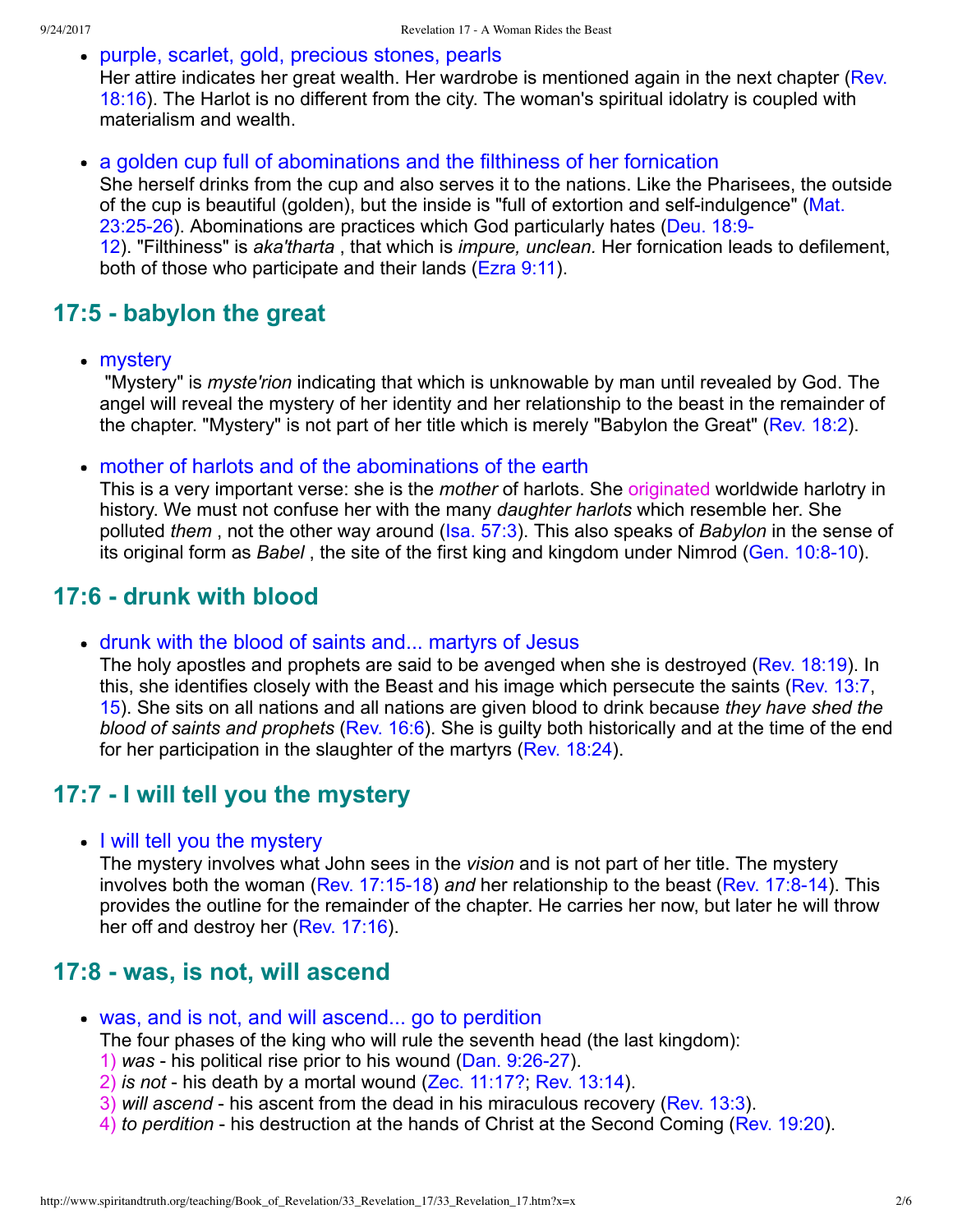### • out of the bottomless pit

He ascends from the *abyss,* a compartment deep within the earth which is a holding place for demons [\(Rev. 9:1\)](http://www.spiritandtruth.org/bibles/nasb/b66c009.htm#Rev._C9V1). This is his miraculous restoration when he overcomes the two witnesses and receives worldwide acclaim ([Rev. 11:7;](http://www.spiritandtruth.org/bibles/nasb/b66c011.htm#Rev._C11V7) [13:3\)](http://www.spiritandtruth.org/bibles/nasb/b66c013.htm#Rev._C13V3).

#### • go to perdition

 "Perdition" is *apo'leian,* meaning *ruin, eternal destruction*. He is the *son of perdition* [\(2Th. 2:3\)](http://www.spiritandtruth.org/bibles/nasb/b53c002.htm#2Th._C2V3) who is cast directly into the Lake of Fire by Christ [\(Rev. 19:20\)](http://www.spiritandtruth.org/bibles/nasb/b66c019.htm#Rev._C19V20). He and the False Prophet bypass the Great White Throne judgment [\(Rev. 20:12](http://www.spiritandtruth.org/bibles/nasb/b66c020.htm#Rev._C20V12)).

### whose names are not written in the Book of Life

Perfect tense: *the name has not been written.* Their names were *never written* in the Book of Life (the Lamb's Book of Life, Rev.  $13:8$ ). They are doomed, irredeemable (Rev.  $14:9-11$ ).

#### when they see the beast that was, and is not, and yet is

 "When they see" is a present tense participle, *while presently seeing.* They marvel because they personally see his restoration from the dead. This speaks of the dramatic death and restoration of an individual, not an ages-long restoration of an old empire. It is their personal witness of this entire process--his original life, his death, and his restoration-- which results in their worship.

## **17:9 seven heads are seven mountains**

• seven heads are seven mountains on which the woman sits

The next verse reveals that the seven heads which are seven mountains are seven kings [\(representing historical kingdoms\). Kingdoms are represented by mountains in Scripture \(Jer.](http://www.spiritandtruth.org/bibles/nasb/b24c051.htm#Jer._C51V25) 51:25; [Dan. 2:35;](http://www.spiritandtruth.org/bibles/nasb/b27c002.htm#Dan._C2V35) [Zec. 4:7\)](http://www.spiritandtruth.org/bibles/nasb/b38c004.htm#Zec._C4V7). These seven mountains will be destroyed by the stone (Messiah) and replaced by the Messianic Kingdom which is destined to become a "great mountain" and fill the whole earth [\(Dan. 2:35\)](http://www.spiritandtruth.org/bibles/nasb/b27c002.htm#Dan._C2V35).

#### • on which the woman sits

The woman sits upon *peoples, multitudes, nations, and tongues* ([Rev. 17:15\)](http://www.spiritandtruth.org/bibles/nasb/b66c017.htm#Rev._C17V15). Her "sitting" speaks of her influence (and possibly her support), not a geographic location--such as the seven hills of Rome.

# **17:10 five fallen, one is, one to come**

#### • There are also seven kings

The KJV and NKJV are misleading here. Even the Greek in the *Textus Receptus* is best translated like the NASB: "And they are seven kings." The heads = mountains = kings. These kings are not something different or separate from the mountains or heads. The seven are: 1) Babel (or Egypt), 2) Egypt (or Assyria), 3) Babylon [\(Dan. 2:38;](http://www.spiritandtruth.org/bibles/nasb/b27c002.htm#Dan._C2V38) [7:4\)](http://www.spiritandtruth.org/bibles/nasb/b27c007.htm#Dan._C7V4), 4) Medo-Persia ([Dan. 2:32](http://www.spiritandtruth.org/bibles/nasb/b27c002.htm#Dan._C2V32); [7:5\)](http://www.spiritandtruth.org/bibles/nasb/b27c007.htm#Dan._C7V5), 5) Greece [\(Dan. 2:32](http://www.spiritandtruth.org/bibles/nasb/b27c002.htm#Dan._C2V32); [7:6\)](http://www.spiritandtruth.org/bibles/nasb/b27c007.htm#Dan._C7V6), 6) Rome of John's day [\(Dan. 2:33;](http://www.spiritandtruth.org/bibles/nasb/b27c002.htm#Dan._C2V33) [7:7\)](http://www.spiritandtruth.org/bibles/nasb/b27c007.htm#Dan._C7V7), 7) Rome yet future [\(Dan. 2:33](http://www.spiritandtruth.org/bibles/nasb/b27c002.htm#Dan._C2V33), 7:8, 9:26-27).

### • five have fallen

At the time of John's vision, five heads have fallen: 1) Babel (or Egypt?), 2) Egypt (or Assyria?),  $3)$  Babylon, 4) Medo-Persia, and  $5)$  Greece.

### • one is and the other has not yet come

The one which is would be Rome in John's day. The one yet to come is the final form of Daniel's "terrible beast" prior to the Millennial Kingdom (Dan. 7:19-22).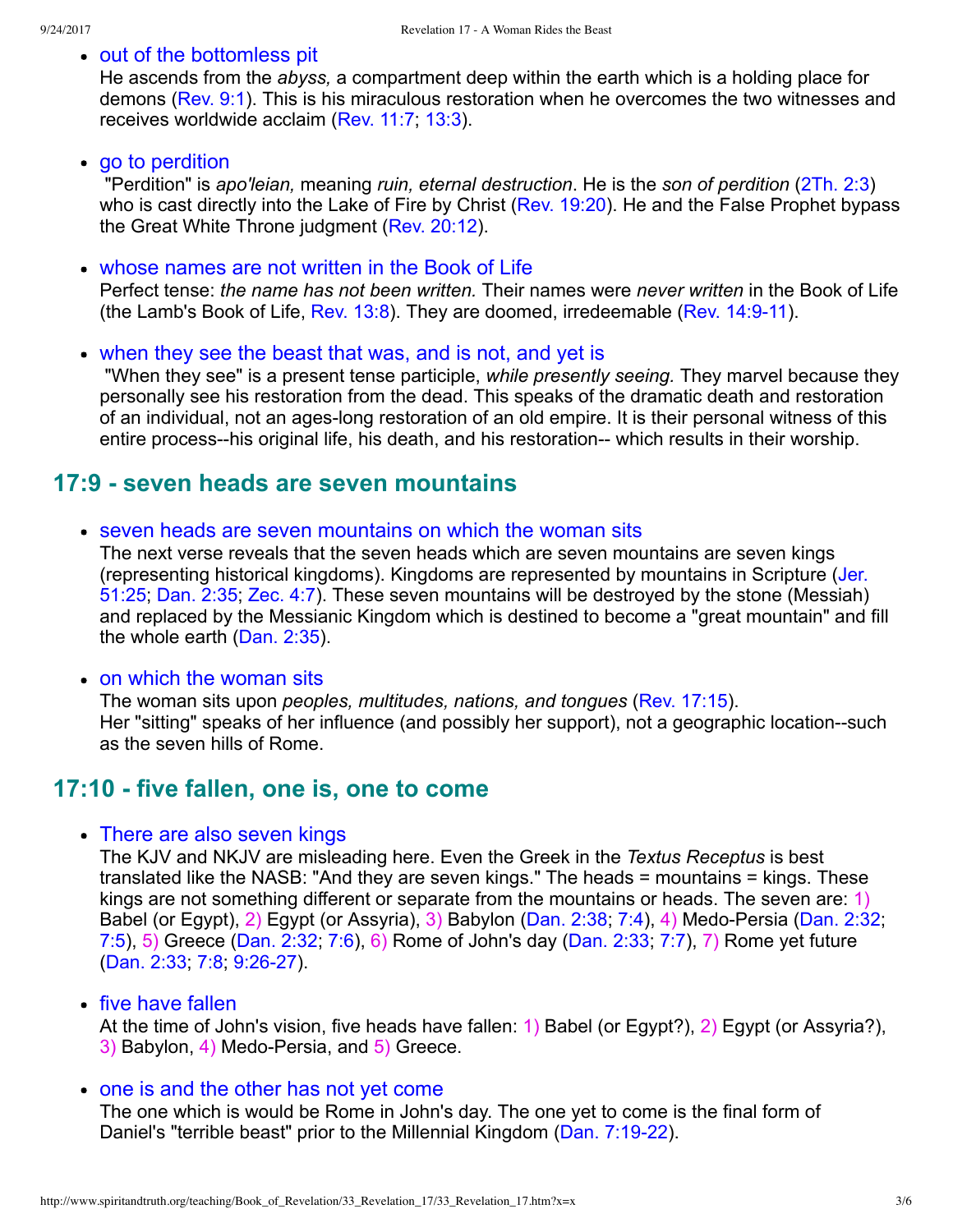# **17:11 the eighth is of the seven**

• the beast that was, and is not, is himself also the eighth

The seventh kingdom arrives as a global empire which shall, "devour the whole earth," and out of which, "ten horns... shall arise" (Dan. 7:23-24). The Beast himself, "shall rise after them" (Dan. 7:25). He initially reigns over the *seventh* kingdom (head) but after his death and restoration he represents an *eighth* kingdom -- the self-rule of the Beast. He is also an *eighth* horn having overthrown three of the other ten horns: the contemporaneous kings [\(Dan. 7:20](http://www.spiritandtruth.org/bibles/nasb/b27c007.htm#Dan._C7V20)).

#### he is of the seven

He is from among the seven, ruling the seventh head (kingdom) before his death and restoration. As a result, he is the very same individual who will self-rule the eighth head (kingdom).

## **17:12 ten horns are ten kings**

 $\bullet$  the ten horns... are ten kings

These are the same ten horns Daniel saw in his night vision [\(Dan. 7:7,](http://www.spiritandtruth.org/bibles/nasb/b27c007.htm#Dan._C7V7) [20,](http://www.spiritandtruth.org/bibles/nasb/b27c007.htm#Dan._C7V20) [24\)](http://www.spiritandtruth.org/bibles/nasb/b27c007.htm#Dan._C7V24). They correspond to the ten toes of Nebuchadnezzar's image (Dan. 2:40-43). They are future contemporaneous kings which rise from the seventh head (kingdom), and among which the Beast rises as an eleventh ([Dan. 7:20\)](http://www.spiritandtruth.org/bibles/nasb/b27c007.htm#Dan._C7V20).

• they receive authority for one hour as kings with the beast The horns arise before him, but then give their authority to him. He overthrows three of the horns for unspecified reasons [\(Dan. 7:20\)](http://www.spiritandtruth.org/bibles/nasb/b27c007.htm#Dan._C7V20).

# **17:13 power to the beast**

• they give their power and authority to the beast

The ten kings, motivated by Satan and permitted by God, give their authority to the Beast so that he may be "all in all." The beast gains authority from accepting Satan's offer which Jesus refused [\(Luke 4:6](http://www.spiritandtruth.org/bibles/nasb/b42c004.htm#Luke_C4V6)). All power and authority and worship will go to the Beast. He will even proclaim [himself as God \(2Th. 2:4\). Yet, for unknown reasons, he overcomes three of the kings \(Dan.](http://www.spiritandtruth.org/bibles/nasb/b27c007.htm#Dan._C7V20) 7:20).

# **17:14 war with the Lamb**

• these will make war with the Lamb

 "These will make war" is *peleme'sousin* which speaks of a protracted engagement, not a single battle. This is [The Campaign of Armageddon.](http://www.spiritandtruth.org/teaching/Book_of_Revelation/31_Revelation_16/index.htm)

• the Lamb will overcome them

The Beast appeared to be an overcomer [\(Rev. 6:2](http://www.spiritandtruth.org/bibles/nasb/b66c006.htm#Rev._C6V2) [13:7\)](http://www.spiritandtruth.org/bibles/nasb/b66c013.htm#Rev._C13V7), but ultimately the True Overcomer will [prevail \(John 16:33; 1Jn. 4:4; Rev. 3:21\). The kings participate in the ultimate fulfillment of Psalm](http://www.spiritandtruth.org/bibles/nasb/b19c002.htm#Ps._C2V1) 2, *The kings of the earth set themselves, and the rulers take counsel against the LORD and against His Anointed saying, 'Let us break their bonds in pieces and cast away their cords from* us.' (Ps. 2:2-3).

#### • those who are with him

Jesus will return with his saints (Joel 3:9-14; [Jude 14;](http://www.spiritandtruth.org/bibles/nasb/b65c001.htm#Jude_C1V14) Zec. 14:4-5; [Rev. 19:14](http://www.spiritandtruth.org/bibles/nasb/b66c019.htm#Rev._C19V14)). "Saints" is *hagi'ais* = holy ones. This can denote *men* ([Acts 9:13\)](http://www.spiritandtruth.org/bibles/nasb/b44c009.htm#Acts_C9V13), or *angels* [\(Dan. 8:13](http://www.spiritandtruth.org/bibles/nasb/b27c008.htm#Dan._C8V13)).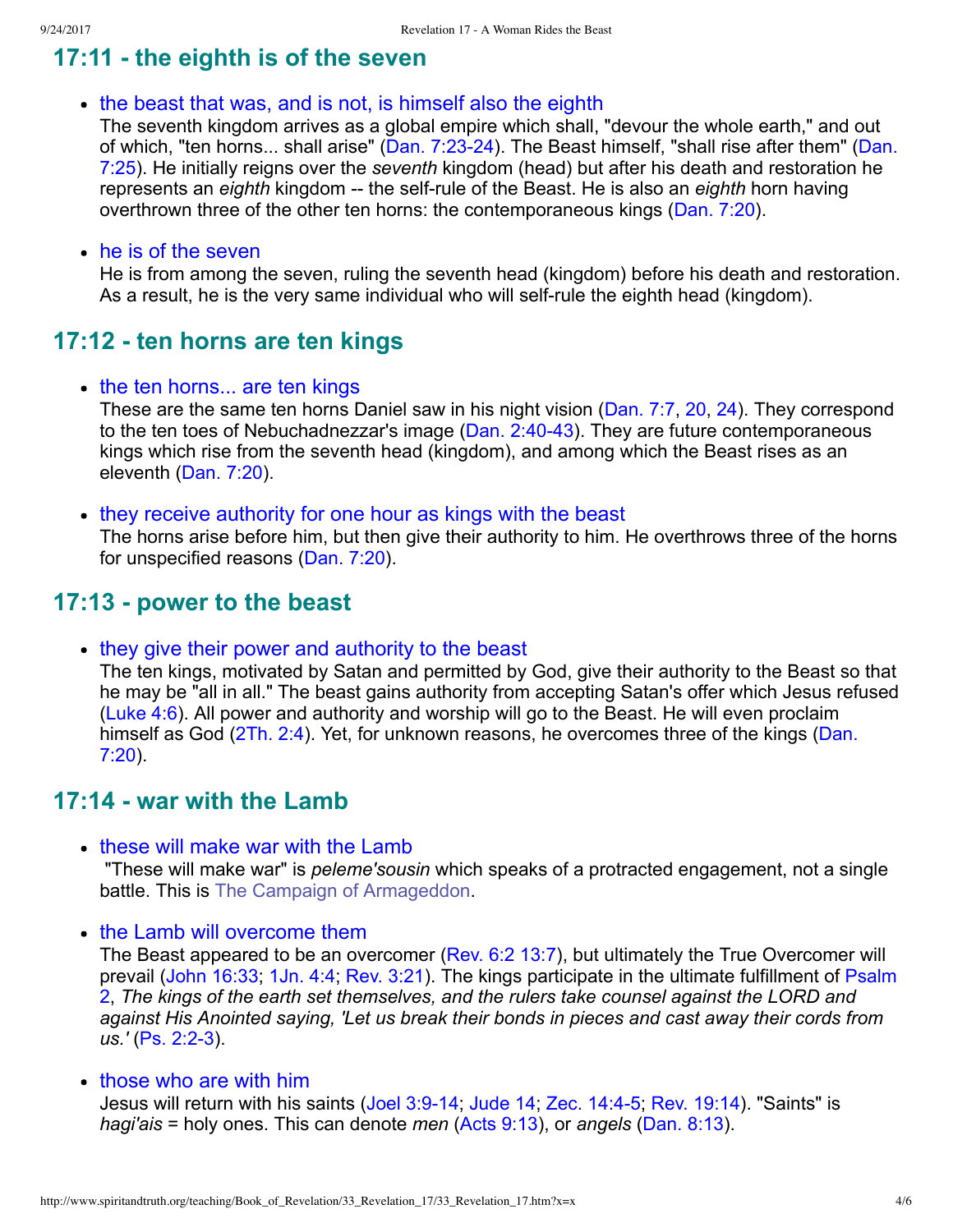• are called, chosen and faithful

Angels are said to be *chosen* (elect), but not *called.* The same terms, *called* and *chosen,* are used of believers by Jesus, *many are called, but few are chosen* [\(Mat. 20:16](http://www.spiritandtruth.org/bibles/nasb/b40c020.htm#Mat._C20V16); [22:14\)](http://www.spiritandtruth.org/bibles/nasb/b40c022.htm#Mat._C22V14) by Peter ( $1Pe. 2:9$ ), and by Paul (Rom. 8:28-30). Believers in heaven (raptured saints, tribulation martyrs) will return with Jesus.

## **17:15 where the harlot sits**

• the waters... are peoples, multitudes, nations, and tongues

The waters were mentioned in [verse 1](http://www.spiritandtruth.org/bibles/nasb/b66c017.htm#Rev._C17V1) and are now explained as a global populace. Her influence went out in the dispersion of mankind due to the introduction of languages in the judgment following the tower of Babel ([Gen. 11:9\)](http://www.spiritandtruth.org/bibles/nasb/b01c011.htm#Gen._C11V9). Her influence is both *geographic* (global) and *historic* (from early history). She rides the beast with seven heads which is identified with the dragon ([Rev. 12:3](http://www.spiritandtruth.org/bibles/nasb/b66c012.htm#Rev._C12V3)) who has had dominion since the fall of man.

# **17:16 hate the harlot**

• the ten horns on the beast... hate the harlot

The MT and NU text have " the ten horns and the beast. " Many expositors treat the destruction of the Harlot as a separate destruction from that of the city. But as we saw in our discussion regarding [The Great Harlot](http://www.spiritandtruth.org/teaching/Book_of_Revelation/32_Babylon_and_the_Harlot/index.htm), the Harlot and the city of Babylon are *one and the same entity.* There is no real evidence to make the Harlot a separate ecclesiastical system when the angel tells us she is a city ([Rev. 17:18](http://www.spiritandtruth.org/bibles/nasb/b66c017.htm#Rev._C17V18)).

• make her desolate... burn her with fire She will be made "desolate," *just like the city* [\(Rev. 18:17](http://www.spiritandtruth.org/bibles/nasb/b66c018.htm#Rev._C18V17), [19](http://www.spiritandtruth.org/bibles/nasb/b66c018.htm#Rev._C18V19)). She is burned, *just like the city* [\(Rev. 18:8,](http://www.spiritandtruth.org/bibles/nasb/b66c018.htm#Rev._C18V8) 17-18 cf. [Jer. 51:58](http://www.spiritandtruth.org/bibles/nasb/b24c051.htm#Jer._C51V58)).

# **17:17 to fulfill His purpose**

• God has put it into their hearts

God is sovereign over the affairs of history. He turns the hearts of kings according to His purposes--whether they know Him or not ([Deu. 2:30;](http://www.spiritandtruth.org/bibles/nasb/b05c002.htm#Deu._C2V30) [Ezra 7:27;](http://www.spiritandtruth.org/bibles/nasb/b15c007.htm#Ezra_C7V27) [Ps. 105:25;](http://www.spiritandtruth.org/bibles/nasb/b19c105.htm#Ps._C105V25) [Pr. 21:1,](http://www.spiritandtruth.org/bibles/nasb/b20c021.htm#Pr._C21V1) etc.). My *counsel shall stand and I shall do all My pleasure* (Isa. 46:9-11). God's sovereignty does not negate human responsibility (Acts 2:23-24; Luke 21:21-22).

until the words of God are fulfilled

 "Fulfilled" is *telesthe'sontai* meaning *be brought to completion.* His word is settled in heaven (Ps. [119:89\) but is working out on the earth below. Scripture cannot be broken \(John 10:35\) because](http://www.spiritandtruth.org/bibles/nasb/b19c119.htm#Ps._C119V89) God stands ever ready to perform His word ([Jer. 1:12](http://www.spiritandtruth.org/bibles/nasb/b24c001.htm#Jer._C1V12)). His word will not return without its intended effect (Isa. 55:10-11).

## **17:18 the woman is that great city**

• the woman... is that great city

The angel attempts to set us straight about the identity of the Harlot. She is not said to be an *ecclesiastical system* or *spiritual concept,* she is a city *that great city* which we know to be Babylon ([Rev. 14:8](http://www.spiritandtruth.org/bibles/nasb/b66c014.htm#Rev._C14V8); [17:5](http://www.spiritandtruth.org/bibles/nasb/b66c017.htm#Rev._C17V5)). When her identity is so clearly given by Scripture, why search for another? We ignore the definition given by the angel to our own folly.

which reigns over the kings of the earth Although literal Babylon is currently insignificant, this woman goes all the way back to Babel. Her